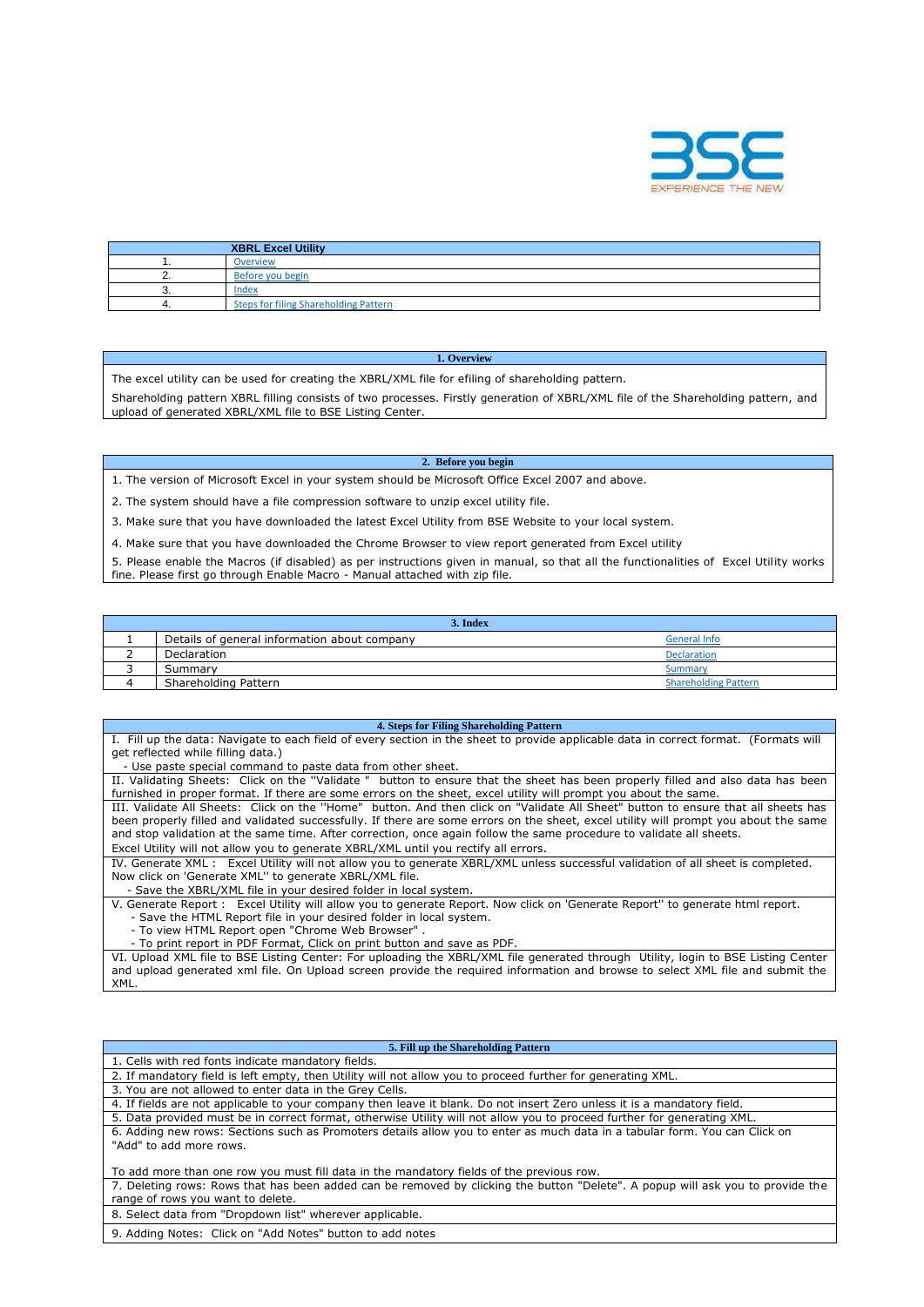

| <b>General information about company</b>                                                   |                                      |
|--------------------------------------------------------------------------------------------|--------------------------------------|
| Scrip code                                                                                 | 536264                               |
| Name of the company                                                                        | <b>TIGER LOGISTICS INDIA LIMITED</b> |
| Whether company is SME                                                                     | No                                   |
| Class of Security                                                                          | <b>Equity Shares</b>                 |
| Type of report                                                                             | Quarterly                            |
| Quarter Ended / Half year ended/Date of Report (For Prelisting / Allotment)                | 31-03-2017                           |
| Date of allotment / extinguishment (in case Capital Restructuring selected) / Listing Date |                                      |
| Shareholding pattern filed under                                                           | Regulation 31 (1) (b)                |

**Home Validate**

| Sr. No. | <b>Particular</b>                                                                      | Yes/No |
|---------|----------------------------------------------------------------------------------------|--------|
|         | Whether the Listed Entity has issued any partly paid up shares?                        | No.    |
| 2       | Whether the Listed Entity has issued any Convertible Securities ?                      | No     |
| 3       | Whether the Listed Entity has issued any Warrants?                                     | No     |
| 4       | Whether the Listed Entity has any shares against which depository receipts are issued? | No.    |
| 5       | Whether the Listed Entity has any shares in locked-in?                                 | No     |
| 6       | Whether any shares held by promoters are pledge or otherwise encumbered?               | No     |
| 7       | Whether company has equity shares with differential voting rights?                     | No     |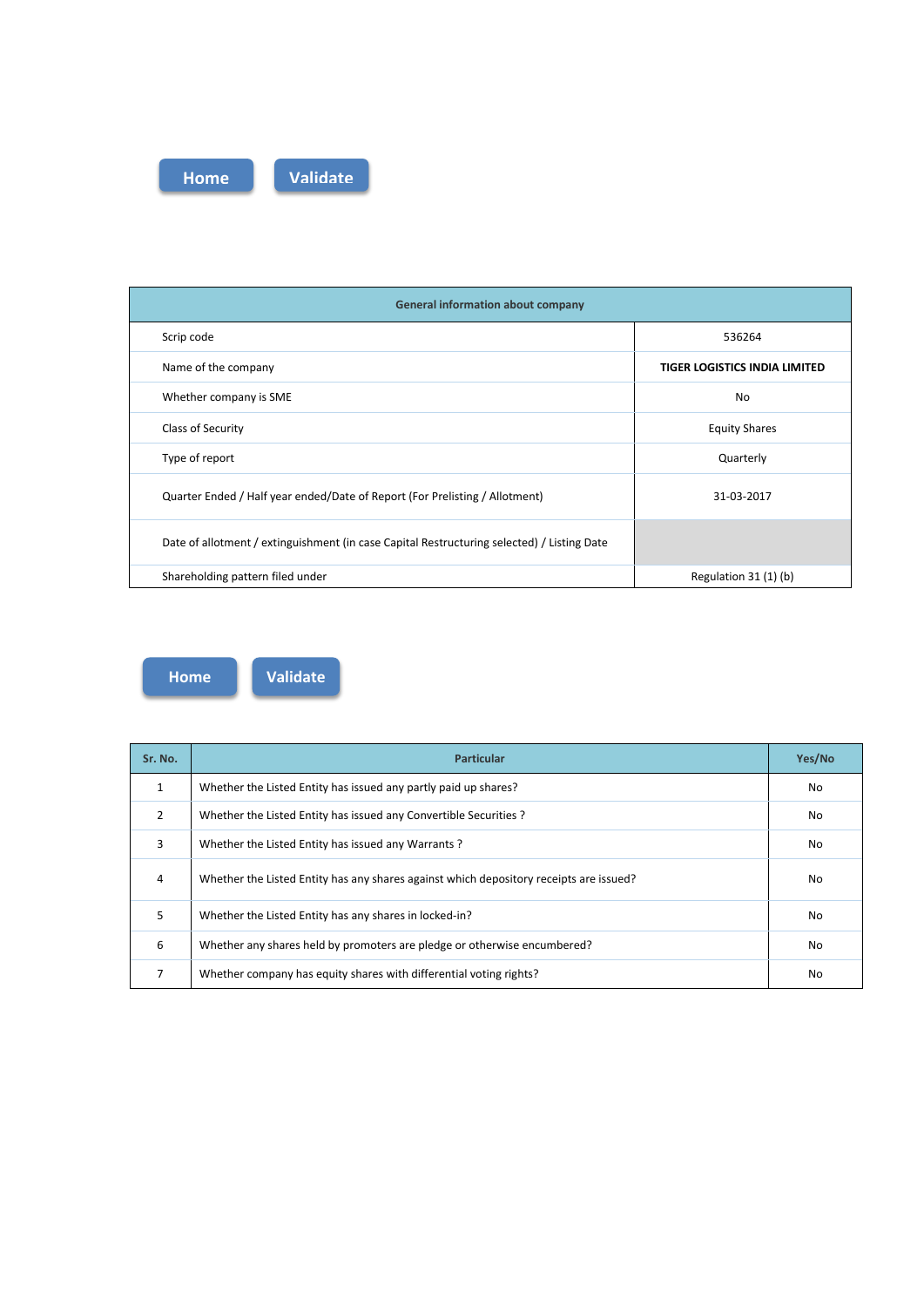

|                                                                                                                  | Table I - Summary Statement holding of specified securities |                           |                                     |                                 |                                 |                                          |                                                                                                           |                                           |                                                                        |              |                                    |                                                 |                                            |                                                                   |                                                                                                                 |                                  |                                                |                                                |                                                |                                                         |
|------------------------------------------------------------------------------------------------------------------|-------------------------------------------------------------|---------------------------|-------------------------------------|---------------------------------|---------------------------------|------------------------------------------|-----------------------------------------------------------------------------------------------------------|-------------------------------------------|------------------------------------------------------------------------|--------------|------------------------------------|-------------------------------------------------|--------------------------------------------|-------------------------------------------------------------------|-----------------------------------------------------------------------------------------------------------------|----------------------------------|------------------------------------------------|------------------------------------------------|------------------------------------------------|---------------------------------------------------------|
| Note: Data will be automatically populated from shareholding pattern sheet - Data Entry Restricted in this sheet |                                                             |                           |                                     |                                 |                                 |                                          |                                                                                                           |                                           |                                                                        |              |                                    |                                                 |                                            |                                                                   |                                                                                                                 |                                  |                                                |                                                |                                                |                                                         |
|                                                                                                                  |                                                             |                           |                                     |                                 |                                 | No. Of                                   |                                                                                                           | Sharehold<br>ing as a %<br>of total       | Number of Voting Rights<br>held in each class of<br>securities<br>(IX) |              |                                    | No. Of<br>Shares<br>Underlying                  | No. of<br>Shares                           | No. Of<br>Shares<br>Underlying<br>Outstanding                     | Shareholding<br>, as a %<br>assuming full<br>conversion of<br>convertible                                       | Number of<br>Locked in<br>shares |                                                | Number of<br>Shares<br>pledged or<br>otherwise |                                                | Number of<br>equity shares<br>held in<br>dematerialized |
|                                                                                                                  | Category of                                                 | Nos. Of                   | No. of<br>fully paid                | No. Of<br>Partly paid-          | shares<br>underlyin             | Total nos.<br>shares                     | no. of<br>shares<br><i>(calculate)</i><br>d as per<br>SCRR,<br>1957)<br>(VIII)<br>As a % of<br>$(A+B+C2)$ | No of Voting (XIV) Rights                 |                                                                        |              |                                    |                                                 |                                            |                                                                   |                                                                                                                 | (X  )                            |                                                | encumbered<br>(XIII)                           |                                                | form<br>(XIV)                                           |
| Category<br>(1)                                                                                                  | shareholder<br>(11)                                         | sharehol<br>ders<br>(III) | up equity<br>shares<br>held<br>(IV) | up equity<br>shares held<br>(V) | Depositor<br>v Receipts<br>(VI) | held<br>$(VII) =$<br>$(IV)+(V)+$<br>(VI) |                                                                                                           | Class<br>eg:<br>$\boldsymbol{\mathsf{x}}$ | Class<br>eg:y                                                          | Total        | Total<br>as a %<br>of<br>$(A+B+C)$ | Outstanding<br>convertible<br>securities<br>(X) | Underlying<br>Outstanding<br>Warrants (Xi) | convertible<br>securities<br>and No. Of<br>Warrants<br>$(Xi)$ (a) | securities (as<br>a percentage<br>of diluted<br>share capital)<br>$(XI) = (VII)+(X)$<br>As a % of<br>$(A+B+C2)$ | No<br>(a)                        | As a %<br>of<br>total<br>Shares<br>held<br>(b) | No.<br>(a)                                     | As a %<br>of<br>total<br>Shares<br>held<br>(b) |                                                         |
| (A)                                                                                                              | Promoter &<br>Promoter<br>Group                             | 7                         | 7717500                             |                                 |                                 | 7717500                                  | 73.00                                                                                                     | 77,17,500.00                              |                                                                        | 77.17.500.00 | 73.00                              |                                                 |                                            |                                                                   | 73.00                                                                                                           |                                  |                                                |                                                |                                                | 7717500                                                 |
| (B)                                                                                                              | Public                                                      | 1961                      | 2855000                             |                                 |                                 | 2855000                                  | 27.00                                                                                                     | 2855000.00                                |                                                                        | 28.55.000.00 | 27.00                              |                                                 |                                            |                                                                   | 27.00                                                                                                           |                                  |                                                |                                                |                                                | 2855000                                                 |
| (C)                                                                                                              | Non<br>Promoter-<br>Non Public                              |                           |                                     |                                 |                                 |                                          |                                                                                                           |                                           |                                                                        |              |                                    |                                                 |                                            |                                                                   |                                                                                                                 |                                  |                                                |                                                |                                                |                                                         |
| (C1)                                                                                                             | Shares<br>underlying<br><b>DRs</b>                          |                           |                                     |                                 |                                 |                                          |                                                                                                           |                                           |                                                                        |              |                                    |                                                 |                                            |                                                                   |                                                                                                                 |                                  |                                                |                                                |                                                |                                                         |
| (C2)                                                                                                             | Shares<br>held by<br>Employee<br><b>Trusts</b>              |                           |                                     |                                 |                                 |                                          |                                                                                                           |                                           |                                                                        |              |                                    |                                                 |                                            |                                                                   |                                                                                                                 |                                  |                                                |                                                |                                                |                                                         |
|                                                                                                                  | Total                                                       | 1968                      | 10572500                            |                                 |                                 | 10572500                                 | 100                                                                                                       | 10572500.00                               |                                                                        | 10572500.00  | 100.00                             |                                                 |                                            |                                                                   | 100                                                                                                             |                                  |                                                |                                                |                                                | 10572500                                                |